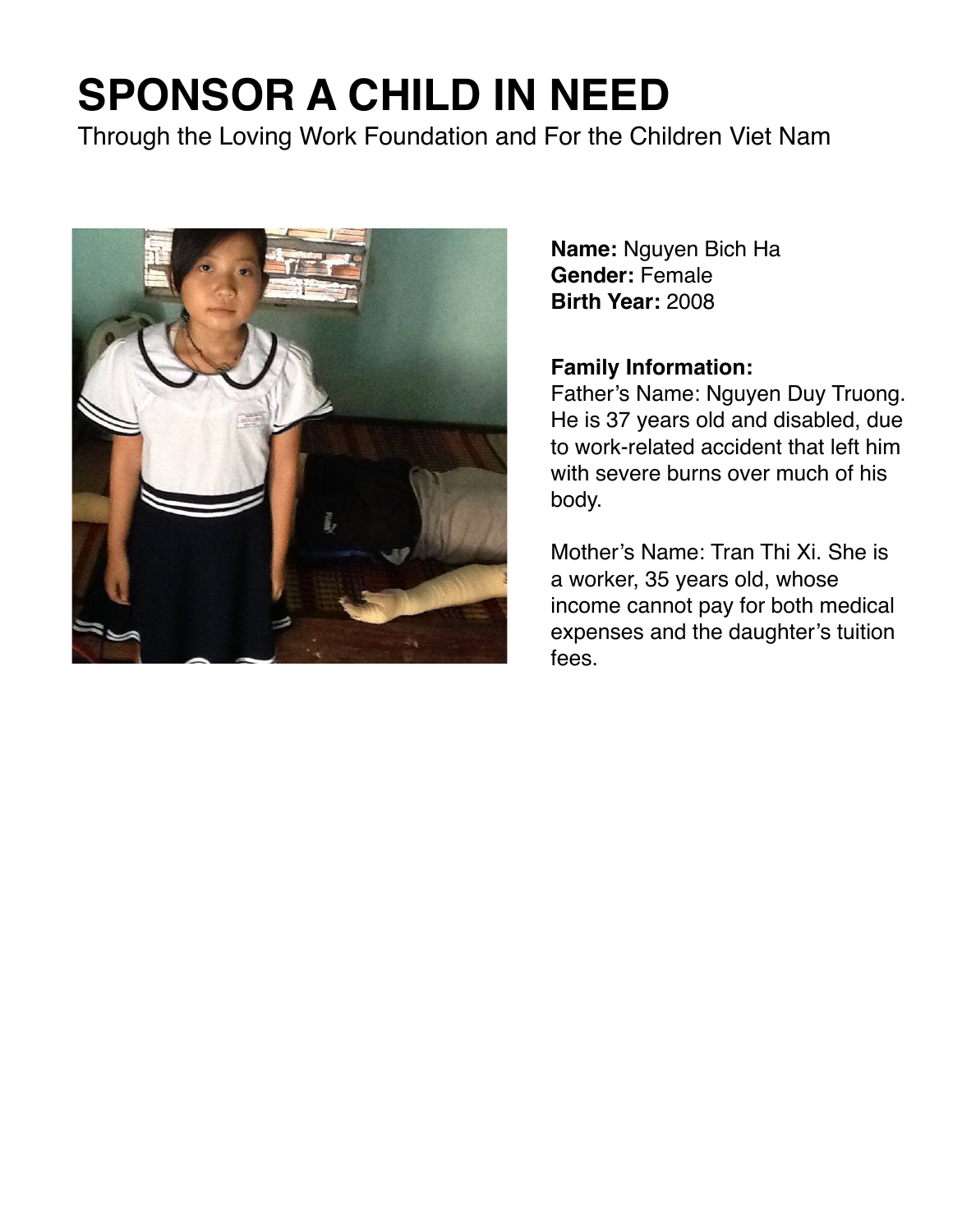Through the Loving Work Foundation and For the Children Viet Nam



**Name:** Le Thi Tuyet Hoa **Gender:** Female **Birth Year:** 2007

#### **Family Information:**

Father's Name: Le Van Dung. He is a fisherman. The income from this job is not stable. Due to the situation of fishing in VN recently, they become jobless.

Mother's Name: Le Thi Tuyet. She is a street vender. She is selling whatever her husband had from fishing or the farm products of the people in village. She can earn about 3 usd per day for this business.

They have 4 children, one is 11th grader, one is 9th grader, one is 4th grader and one is in kindergarten. It is really hard to keep all of the 4 children at school since the father become jobless due to the disaster caused by Formosa in the sea.

Le Thi Tuyet Hoa is currently studying at class 4a Tran Quoc Toan primary school.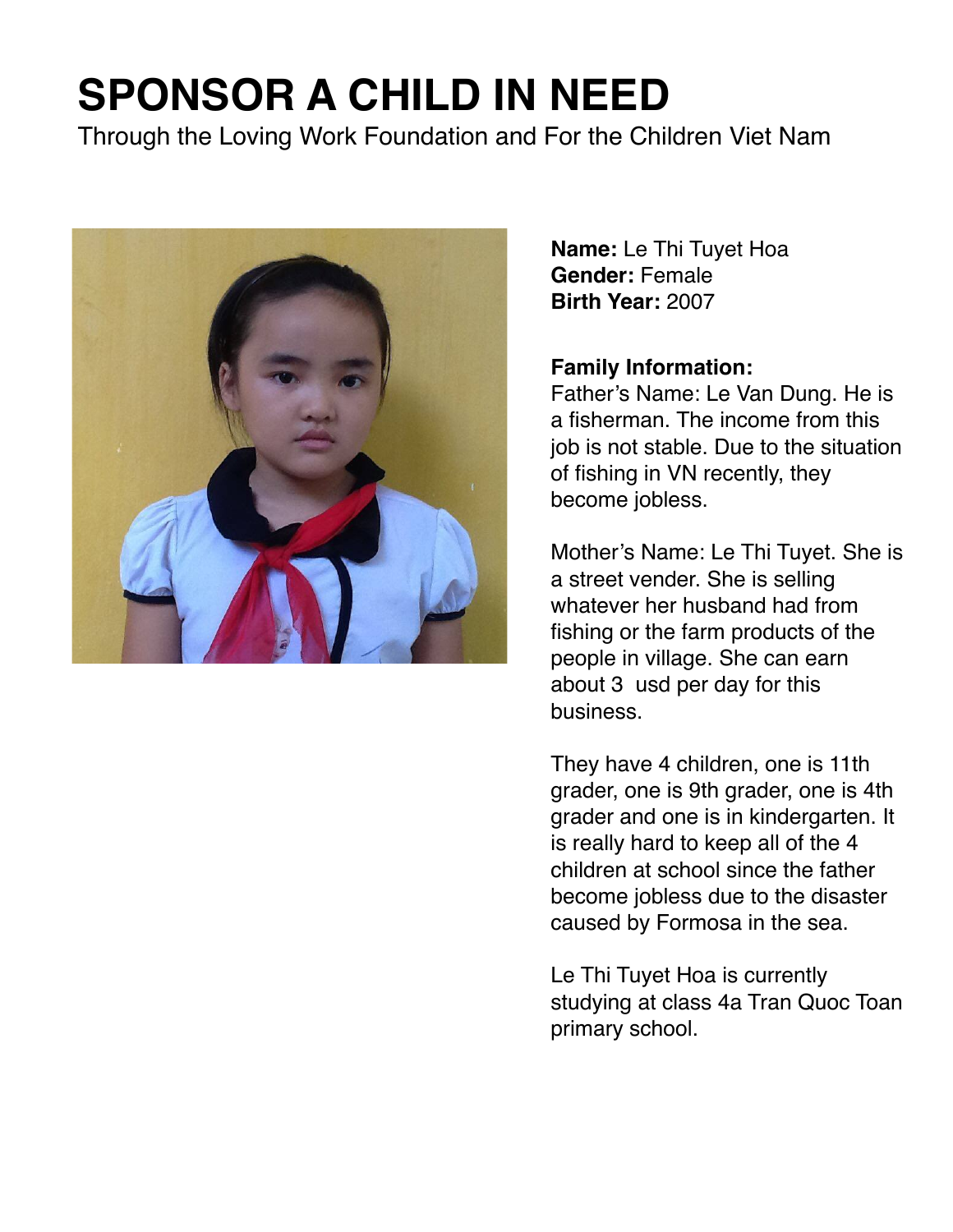Through the Loving Work Foundation and For the Children Viet Nam



**Name:** Nguyen Huynh Thuy Trang **Gender:** Female **Birth Year:** 2003

#### **Family Information:**

Father is working as a wall painter for houses but the there is not always works for him during the year. It depends on the season of the year so the income for this job is not stable.

Mother's Name: Huynh Thi Dieu. She is a street vender. She works really hard from early in the morning to night time but she can earn very little from the hard work. The living of the whole family is on her shoulders. The school fee for Thuy Trang and her younger sister in kindergarten is overload for her mother.

Trang is very smart student at school, she is keen on studying as she always know she may be asked to leave school when her mother cannot pay for her any more.

Trang is currently an 8th grader at Kim Dong secondary school.